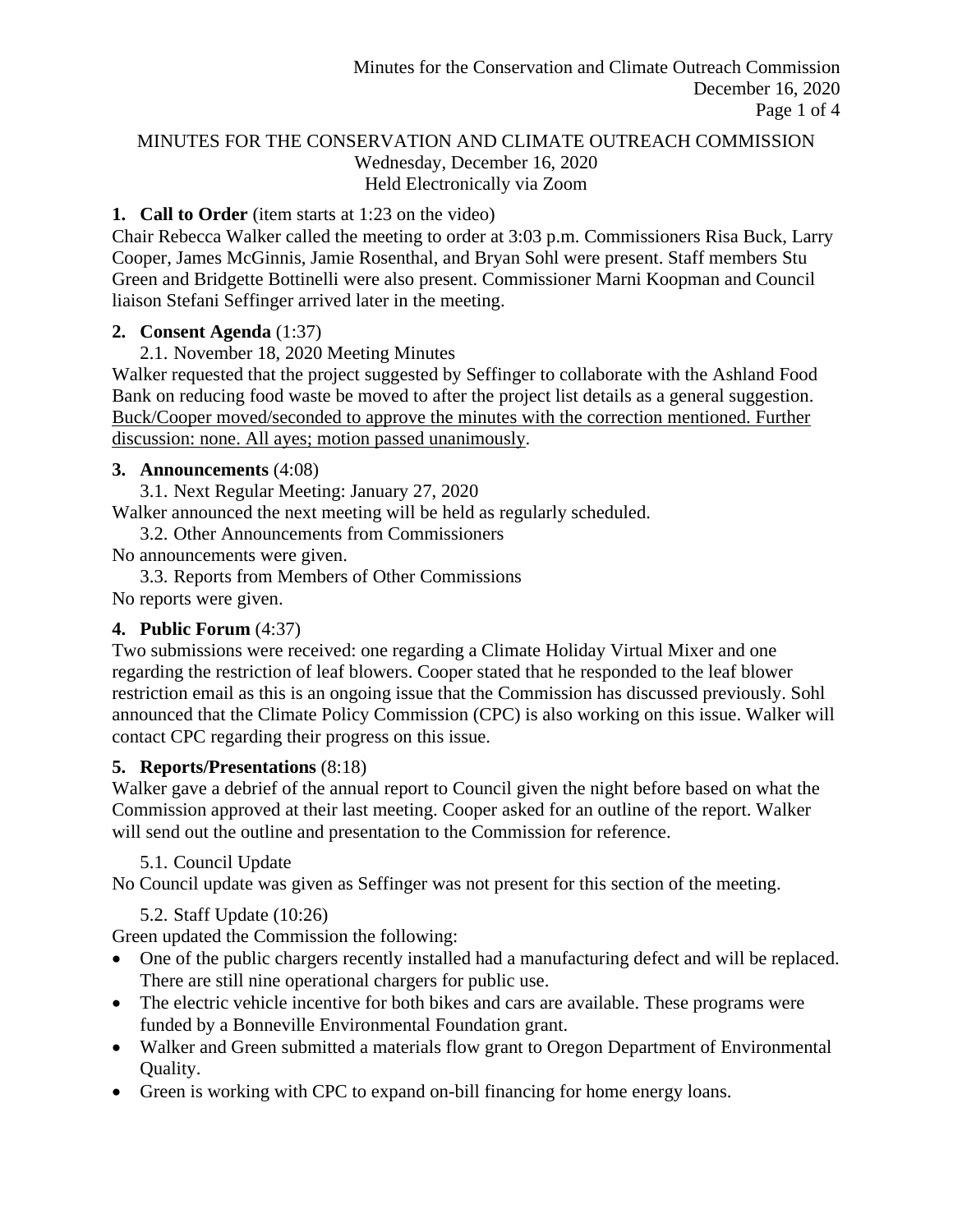- The Rogue to Go pilot program is finishing up. The program will continue after the pilot portion ends and has already expanded to more restaurants.
- Green is working to get an employee e-bike loan program for City employees.
- CPC and Green are working on a master plan for the Electric Utility and establishing a home energy score program for Ashland.
- There is a potential to add electric vehicle chargers at the Grove.

Bottinelli gave an update on the new Climate and Energy Action Plan (CEAP) website. Buck asked if programs like the bag ban, downtown bottle and can baskets, etc. could be included on this website. Bottinelli stated that the program details could be added to subpages that have similar content. Cooper asked how frequently the website would be updated to make sure the information is up to date. Bottinelli stated that the core content will be designed so minimal updates are needed. Green followed up that specific programs and events can be displayed but will be linked to other internal or external pages for more information. Bottinelli stated that a Facebook page for CEAP will be created and presented at the next meeting.

### **6. Old Business**

6.1. Decision: Commission Monthly Column in Sneak Preview (21:21) Buck asked if the article could change Ashland Electric to Ashland Utilities. Green suggested to replace Ashland Electric with Ashland Electric Utility as only customers with an electric account can apply for the incentive. Buck/McGinnis moved/seconded to approve article with clarification on Ashland Electric Utility not Utilities. Further discussion: none. All ayes; motion passed unanimously. Buck will send those changes to Koopman for the article.

Cooper and Sohl will write the Water Conservation article for approval at the next meeting. The article to be published in April will be by Walker with the general title on the COVID-19 pandemic and sustainability. This article could also include community connectedness announcing the new website and Facebook page. Green volunteered subjects like preparedness, electrification or using less fossil fuels, efficiency and reducing consumption, and renewable energy as future article topics. Rosenthal also proposed an article on the household waste event in May even though it might be postponed.

6.2. Update on Different Channels for Articles and Future Outreach (33:39) Walker reiterated the different channels discussed at the last meeting. Koopman had previously volunteered to post on social media pages. Walker and Buck met with Lorrie Kaplan of Southern Oregon Climate Action Now who will write a climate spotlight article every two weeks in the Ashland Tidings.

# 6.3. CEAP Project Update (35:40)

• Responsible Consumption and Single Use

Walker stated that the group previously discussed single use alternatives and consumption. Before the COVID-19 pandemic, an ordinance restricting single-use items was discussed. As many businesses have been affected by COVID-19 restrictions, the group decided to instead focus on providing alternatives to single use items and education on what is recyclable within Ashland's current recycling infrastructure.

• Climate Resilience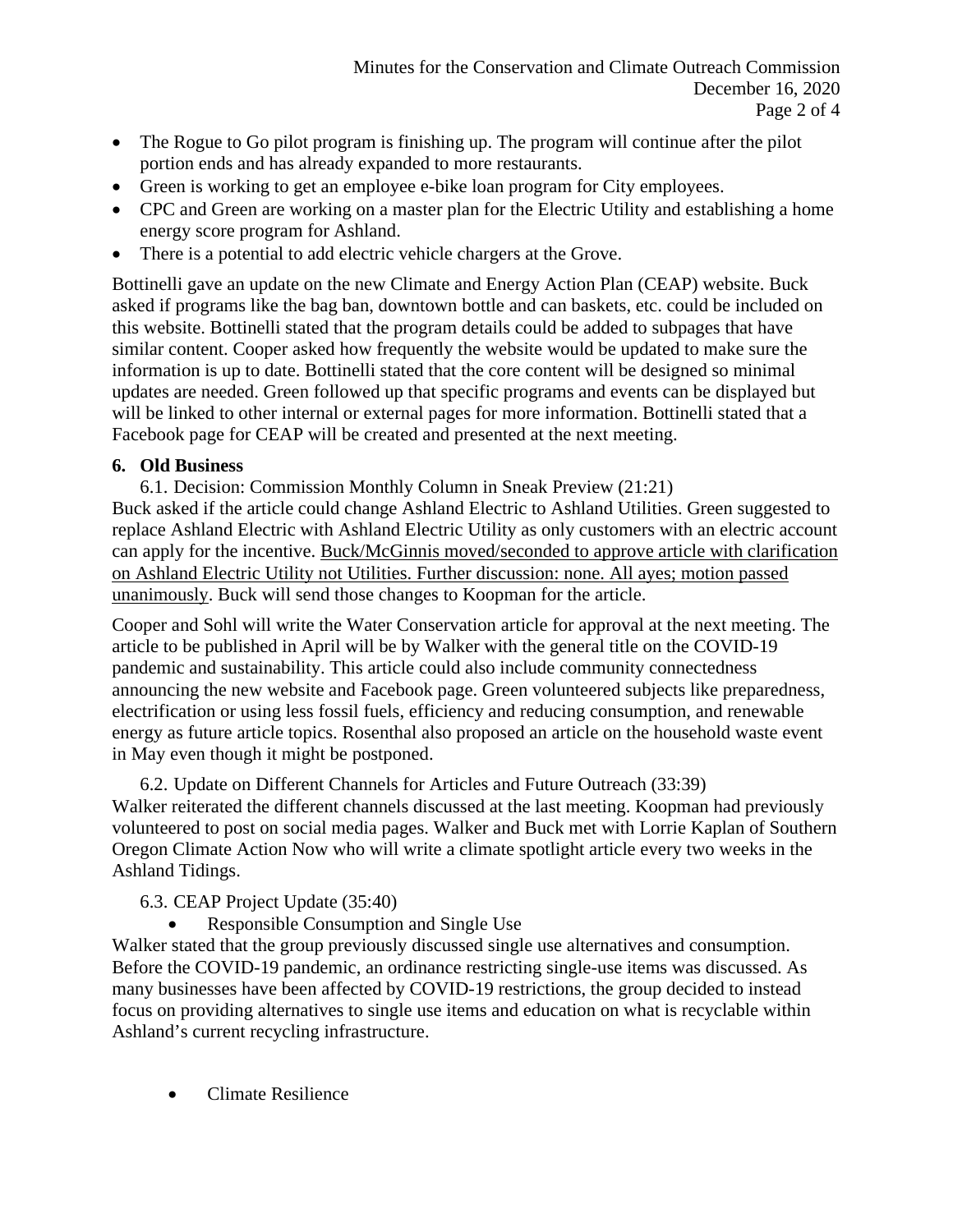Sohl stated the group was interested in collaborating with CPC. Walker asked how this fit in with the project description approved at the last meeting. Sohl stated that based on group's meeting three items need to be addressed: climate adaptation and resilience (as previously approved by CCOC), how to collaborate with CPC, and how to educate new City Council members on CEAP. Walker stated that these three items will still need to mainly focus on climate adaptation and resilience as agreed upon by the Commission. She also emphasized the need to collaborate with all Commissions not just CPC.

#### *Koopman arrived at 3:55 p.m.*

Koopman explained that the outreach and priorities would be aligned with CPC and other staff or Council efforts. One CEAP resilience goal was educating and empowering City staff so climate change is embedded in every decision made which could include education for the incoming Councilmembers. Two other projects the group discussed were outreach for minimizing public health impacts and increasing public safety. Koopman also emphasized the need for social equity and to gear outreach towards reaching vulnerable groups.

Cooper wanted to revisit the collaboration with CPC. He suggested having a monthly meeting with both Commissions to stay up to date on each other's projects. Green reminded everyone that CPC is mainly focused on policy recommendations and the Conservation and Climate Outreach Commission (CCOC) is focused on outreach and education. The two Commissions can mutually support each other but should not go outside of what their specified focus areas as determined by Council. Green encouraged talking to other Commissioners for input, but if there is a request for another Commission to take on work that request needs to be approved by the whole Commission before anything is initiated. Green stated that a good way to stay informed on other Commission's work is to read the minutes or watch the meeting video.

#### *Seffinger arrived at 4:16 p.m.*

• Water Use and Conservation

Cooper stated that Julie Smitherman, Water Conservation Analyst, will be taking a job with the Medford Water Commission. He would like to advocate for that position to be filled by an equally qualified person. The group also discussed climate resiliency and the Almeda Fire shutting down Talent Ashland Phoenix Intertie (TAP) water supply. Cooper stated that future emergencies like a power outage at the pump station and a delay in upgrades to water lines and storage tank could affect the TAP water supply and needed to be addressed immediately.

Cooper and Sohl will work on the water conservation article for next month with resources provided by Smitherman. Cooper would either like Scott Fleury, Public Works Director, to attend the next Commission meeting for an update on City water plans and projects or to have him join the next focus group meeting. Buck requested that the focus group write a letter to Council celebrating Smitherman's work and emphasizing the importance of her position getting filled. This letter will be brought back to the Commission for approval in January or February.

### 6.4. 20's Plenty Update (1:28:30)

Sohl met with Gary Shaff from CPC and Mark Brouillard from the Transportation Commission on the recommendation to reduce the speed limit across Ashland by five miles per hour. The group is looking into safety and climate considerations to back up this effort to help keep Ashland safe, bike friendly, and more fuel efficient. Buck asked if there were staff implications